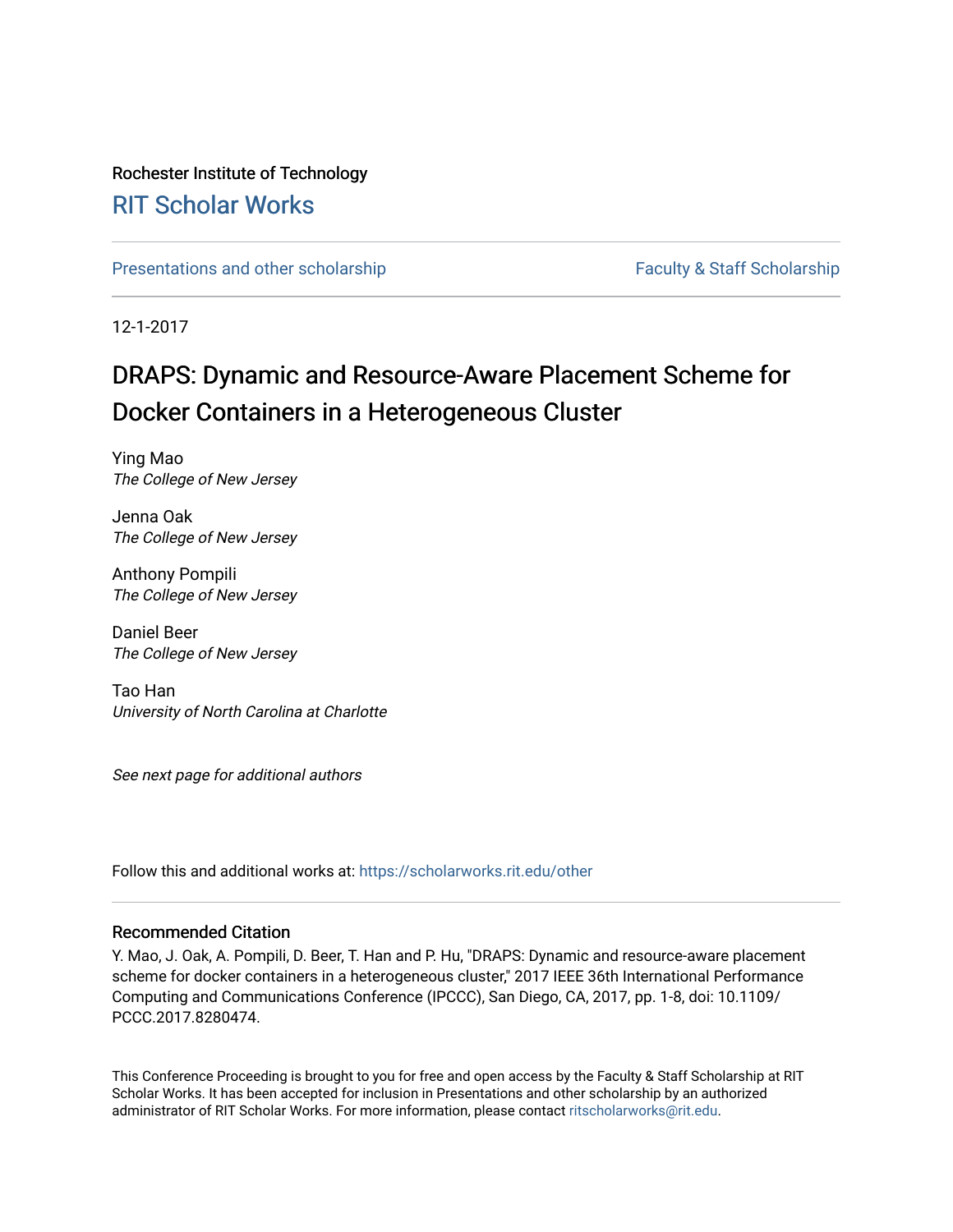### Authors

Ying Mao, Jenna Oak, Anthony Pompili, Daniel Beer, Tao Han, and Peizhao Hu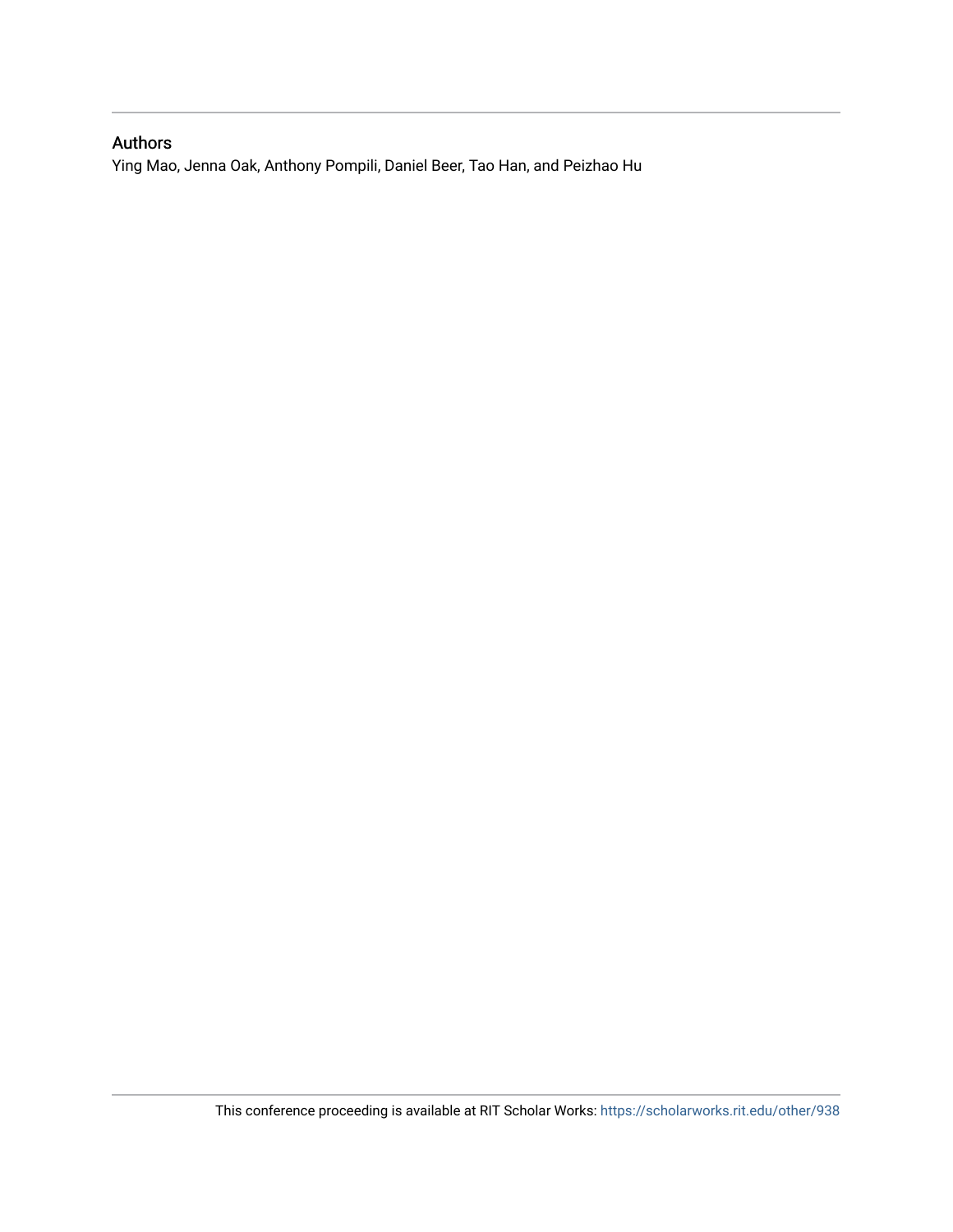## DRAPS: Dynamic and Resource-Aware Placement Scheme for Docker Containers in a Heterogeneous Cluster

Ying Mao<sup>∗</sup> , Jenna Oak<sup>∗</sup> , Anthony Pompili<sup>∗</sup> , Daniel Beer<sup>∗</sup> , Tao Han† Peizhao Hu‡

<sup>∗</sup>Department of Computer Science, The College of New Jersey, Email: {maoy, oakj1, pompila1, beerd1}@tcnj.edu

†Department of Electrical & Computer Engineering, University of North Carolina at Charlotte, Email: tao.han@uncc.edu ‡Department of Computer Science, Rochester Institute of Technology, Email: ph@cs.rit.edu

*Abstract*—Virtualization is a promising technology that has facilitated cloud computing to become the next wave of the Internet revolution. Adopted by data centers, millions of applications that powered by various virtual machines improve the quality of services. Although virtual machines are well-isolated among each other, they suffer from redundant boot volumes and slow provisioning time. To address the limitations, containers were born to deploy and run distributed applications without launching entire virtual machines. As a dominant player, Docker is an opensource implementation of container technology. When managing a cluster of Docker containers, the management tool, Swarmkit, does not take the heterogeneities in both physical nodes and virtualized containers into consideration. The heterogeneity lies in the fact that different nodes in the cluster may have various configurations, concerning resource types and availabilities, etc., and the demands generated by services are varied, such as CPUintensive (e.g. Clustering services) as well as memory-intensive (e.g. Web services). In this paper, we target on investigating the Docker container cluster and developed, DRAPS, a resourceaware placement scheme to boost the system performance in a heterogeneous cluster.

#### I. INTRODUCTION

In the past few decades, we have witnessed a spectacular information explosion over the Internet. Hundreds of thousands of users are consuming the Internet through various services, such as websites, mobile applications, and online games. The service providers, at the back-end side, are supported by stateof-the-art infrastructures on the cloud, such as Amazon Web Service [1] and Microsoft Azure [2]. Focusing on providing the services at scale, virtualization is one of the emerging technologies used in data centers and cloud environments to improve both hardware and development efficiency.

At the system level, the virtual machine is a widely-adopted virtualization method [3], which isolates CPU, memory, block I/O, network resources, etc [4]. In a large-scale system, however, providing services through virtual machines would mean that the users are probably running many duplicate instances of the same OS and many redundant boot volumes [5]. Recent research shows that virtual machines suffer from noticeable performance overhead, large storage requirement, and limited scalability [6].

To address the limitations, containers are designed for deploying and running distributed applications without launching entire virtual machines. Instead, multiple isolated service units of the application, called containers, share the host operating system and physical resources. The concept of container

virtualization is yesterday's news; Unix-like operating systems leveraged the technology for over a decade. However, new containerization platforms, such as Docker, make it into the mainstream of application development. Based on previously available open-source technologies (e.g. cgroup), Docker introduces a way of simplifying the tooling required to create and manage containers. On a physical machine, containers are essentially just regular processes; in the system view, that enjoy a virtualized resource environment, not only just CPU and memory, but also bandwidth, ports, disk i/o, etc.

We use "Docker run image" command to start a Docker container on physical machines. In addition to the disk image that we would like to initiate, users can specify a few options, such as "-m" and "-c", to limit a container's access to resources. While options set a maximum amount, resource contention still happens among containers on every host machine. Upon receiving "Docker run" commands from clients, the cluster, as the first step, should select a physical machine to host those containers. The default container placement scheme, named Spread, uses a bin-pack strategy and tries to assign a container on the node with the fewest running containers. While Spread aims to equally distribute tasks among all nodes, it omits two major characteristics of the system. First of all, the nodes in a cluster do not necessary have to be identical with each other. It is a common setting to have multiple node types, in terms of total resource, in the cluster. For example, a cutting edge server can easily run more processes concurrently than a off-theshelf desktop. Secondly, the resource demands from containers are different. Starting with various images, services provided by containers are varied, which leads to a diverse resource demands. For instance, a clustering service, e.g. Kmeans, may need more computational power and a logging service, e.g. Logstash, may request more bandwidth.

In this project, we propose a new container placement scheme, DRAPS, a Dynamic and Resource-Aware Placement Scheme. Different from the default Spread scheme, DRAPS assigns containers based on current available resources in a heterogeneous cluster and dynamic demands from containers of various services. First, DRAPS identifies the dominant resource type of a service by monitoring containers that offer this service. It, then, places the containers with complementary needs to the same machine in order to reduce the balance resource usages on the nodes. If one type of resource, finally, becomes a bottleneck in the system, it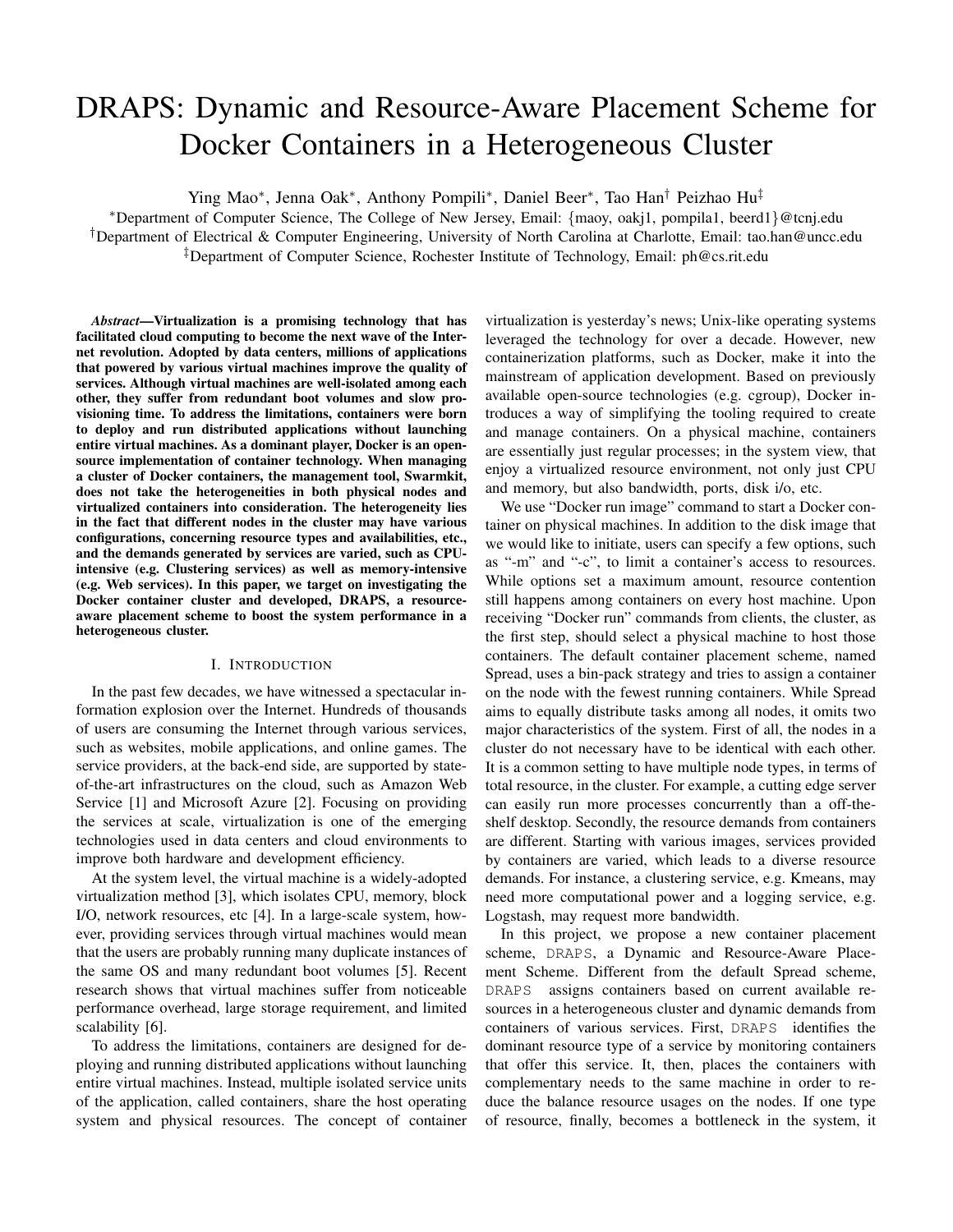migrates the resource-intensive containers to other nodes. Our main contributions are as follows:

- First, we introduce the concept of dominant resource type that considers the dynamic demands from different services.
- We propose a complete container placement scheme, DRAPS, which assigns the tasks to appropriate nodes and balance resource usages in a heterogeneous cluster.
- We implement DRAPS into the popular container orchestration tool, Swarmkit, and conduct the experiment with 18 services in 4 types. The evaluation of the cloud demonstrates that DRAPS outperforms the default Spread and reduces usage as much as 42.6% on one specific node.

#### II. RELATED WORK

Virtualization serves as one of the fundamental technologies in cloud computing systems. As a popular application, virtual machines (VMs) have been studied for decades. However, in the reality, VMs suffer from noticeable performance overhead, large storage requirement, and limited scalability [6]. More recently, containerization, a lightweight virtualization technique, is drawing increasing popularity in both industry and academic.

The benefits and challenges of containerized systems have been studied in many aspects. A comprehensive performance study is presented in [7], where it explores the traditional virtual machine deployments, and contrast them with the use of Linux containers. The evaluation focuses on overheads and experiments that show containers' resulting performance to be equal or superior to VMs performances. Although containers outperform VMs, the research [8] shows that the startup latency is considerably larger than expected. This is due to a layered and distributed image architecture, in which copying package data accounts for most of container startup time. The authors propose Slacker which can significantly reduce the startup latency. While Slacker reduces the amount of copying and transferring packages, if the image is locally available, the startup could be even faster. CoMICon [9] addresses the problem by sharing the image in a cooperative manner. From different aspect, SCoPe [10] tries to manage the provisioning time for large scale containers. It presents a statistical model, used to guide provisioning strategy, to characterize the provisioning time in terms of system features.

Besides the investigations on standalone containers, the cluster of containers is another important aspect in this field. Docker Swarmkit [11] and Google Kubernetes [12] are dominant cluster management tools in the market. The authors of [13], first, conduct a comparison study of scalabilities under both of them. Then, firmament is proposed to achieve low latency in large-scale clusters by using multiple min-cost max-flow algorithms. On the other hand, focusing on workload scheduling, the paper [14] describes an Ant Colony Optimization algorithm for a cluster of Docker containers. However, the algorithm does not distinguish various containers, which usually have a divese requirements.

In this paper, we investigate the container orchestration in the prospective of resource awareness. While users can set limits on resources, containers are still competing for resources in a physical machine. Starting from different images, the containers target various services, which results in different requirements on resources. Through analyzing the dynamic resource demands, our work studies a node placement scheme that balance the resource usages in a heterogeneous cluster.

#### III. BACKGROUND AND MOTIVATION

#### *A. Docker Containers*

A Docker worker machine runs a local Docker daemon. New containers may be created on a worker by sending commands to its local daemon, such as "docker run -it ubuntu bash". A Docker container image is a lightweight, standalone, executable package of a piece of software that includes everything needed to run it: code, run-time, system tools, system libraries, and settings. In general, each container targets a specific service of an application. If the application needs to scale up this particular service, it initiates duplicated containers by using the same image. One physical machine can host multiple applications with different services in a standalone mode.

Fig 1 illustrates the structure of a physical machine that is hosting four Docker containers for two applications. As the figure shows, the  $AppA$  includes two services that are provided by  $AppA1$  and  $AppA2$  and  $AppB$  contains one service which is provided by two Docker containers,  $AppB1$  and  $AppB1'$ .



Fig. 1: Docker Containers Fig. 2: Docker Swarmkit

#### *B. Container Orchestration*

When deploying applications into a production environment, it's difficult to achieve resilience and scalability on a single container host. Typically, a multi-node cluster is used to provide the infrastructures for running containers at scale. Introduced by Docker, SwarmKit is an open source toolkit for container orchestration in the cluster environment.

There are two types of nodes in a cluster that are running SwarmKit, worker nodes, and manager nodes. Worker nodes are responsible for running tasks; on the other hand, manager nodes accept specifications from the user and are responsible for reconciling the desired state with the actual cluster state. Fig. 2 shows the decentralized architecture of a SwarmKit cluster. A manager node is in charge of several worker nodes and there is a overlap between manager nodes to tolerate failures. Worker and manager nodes are equal in the system since a worker node can be promoted to a manager and a manager node can be demoted to a worker. Manager nodes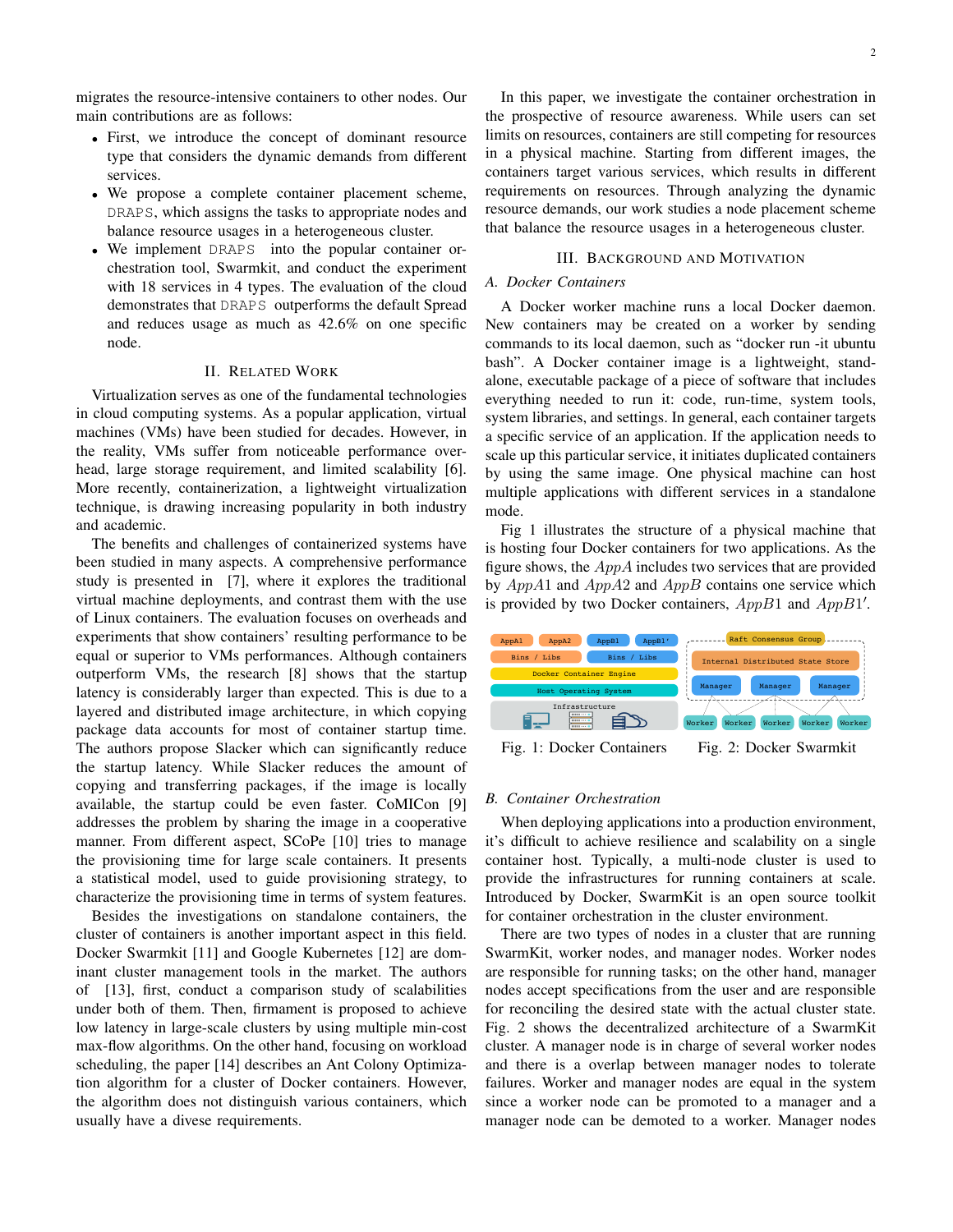are formed into a Raft consensus group to maintain global cluster's states. The Raft consensus algorithm is used to ensure that all the manager nodes that are in charge of managing and scheduling tasks in the cluster are storing the same consistent states.

A Docker container can be initiated with specific requirements (e.g. memory and CPU) and user-defined labels. The scheduler that runs on a manager combines the user-input information with states of each node to make various scheduling decisions, such as choosing the best node to perform a task. Specifically, it utilizes filters and scheduling strategies to assign tasks. There are four filters available. *ReadyFilter:* checks that the node is ready to schedule tasks; *ResourceFilter:* checks that the node has enough resources available to run; *PluginFilter:* checks that the node has a specific volume plugin installed. *ConstraintFilter:* selects only nodes that match certain labels.

If there are multiple nodes that pass the filtering process, SwarmKit supports three scheduling strategies: spread (currently available), binpack, and random (under development based on Swarm Mode). *Spread strategy:* places a container on the node with the fewest running containers. *Binpack strategy:* places a container onto the most packed node in the cluster. *Random strategy:* randomly places the container into the cluster.



Fig. 3: Starting Dockers on a single machine

The default spread strategy, which attempts to schedule a service task based on the number of active containers on each node, can roughly assess the resources on the nodes. However this assessment fails to reflect various nodes in a heterogeneous cluster setting. Considering the heterogeneity, the nodes in such a cluster have different configurations in terms of memory, CPU, and network. Therefore, running the same amount of containers on these nodes results in different experiences. Fig 3 plots the average starting delay of and overall makespan of the set of Tomcat Docker containers. We conduct the experiments on two machines, M1 with 8GB memory, 4-core CPU and M2 has 16GB memory and 8-core CPU. On each particular machine, M1 or M2, we can see that the more containers it hosts, the larger the starting delay and makespan. However, M1 costs 23.67s on average to start 30 Tomcat containers and M2 costs 18.32s to start 40 containers. Additionally, when trying to initiate 80 Tomcat containers, M1 fails to complete the job and M2 finishes it.

#### *A. Framework of Manager and Worker Nodes*

As described in the previous section, there are multiple managers and workers in the system. A manager has six hierarchical modules. Client API, accepts the commands from clients and creates service objects; Orchestrator, handles the lifecycle of service objects and manages mechanics for service discovery and load balancing; Allocator, provides network model specific allocation functionality and allocates IP addresses to tasks; Scheduler, assigns tasks to worker nodes; Dispatcher, communicates with worker nodes, checks their states, and collects the heartbeats from them;

A worker node, on the other hand, manages the Dockers containers and sends back their states to managers through periodical heartbeat messages. An executor is used to run the tasks that are assigned to the containers in this worker.

#### *B.* DRAPS *modules*

To simplify the implementation, we integrate the DRAPS components into the current framework. As shown on Fig 4, it mainly consists of three parts: a container monitor that resides in the worker nodes, a worker monitor, and a DRAPS scheduler that implement in manager nodes.

Container Monitor: a container monitor collects the runtime resources usage statistics of Docker containers on worker nodes. At each application level, the monitored resources contain memory, CPU percentage, block I/O, and network I/O. The average usage report in a given time window of top users will be injected into the DRAP-Heartbeat messages and sent back to managers. At the host system level, the tracking information includes I/O wait, reminder percentage of available memory, CPU, and bandwidth. The information is used by worker nodes to conduct a self-examination to identify its own bottleneck. If a bottleneck is found, a DRAP-Alert message will be produced and sent back to managers.

Work Monitor: a worker monitor processes the messages from worker nodes. It maintains a table for each worker and the corresponding containers. Through analyzing the data, it will generate tasks, such as migrating a resource-intensive container to another host.

DRAP-Scheduler: the DRAP-Scheduler assigns a task to a specific node based on the current available resources. For a duplicated Docker container, DRAP-Scheduler checks its characteristics on resource consumption, such as memory intensity, through the records of the previous containers in the same services.

#### V. PROBLEM FORMULATION

The DRAPS scheduler aims to optimize the container placement such that the available resources on each worker node are maximized. In this paper, we assume that a container requires multiple resources such as memory, CPU, bandwidth, and I/O for running its services. Since the services and their workloads in a container change over time, the resource requirements in a container also exhibit temporal dynamics. Therefore, we formulate the resource requirements of a container as a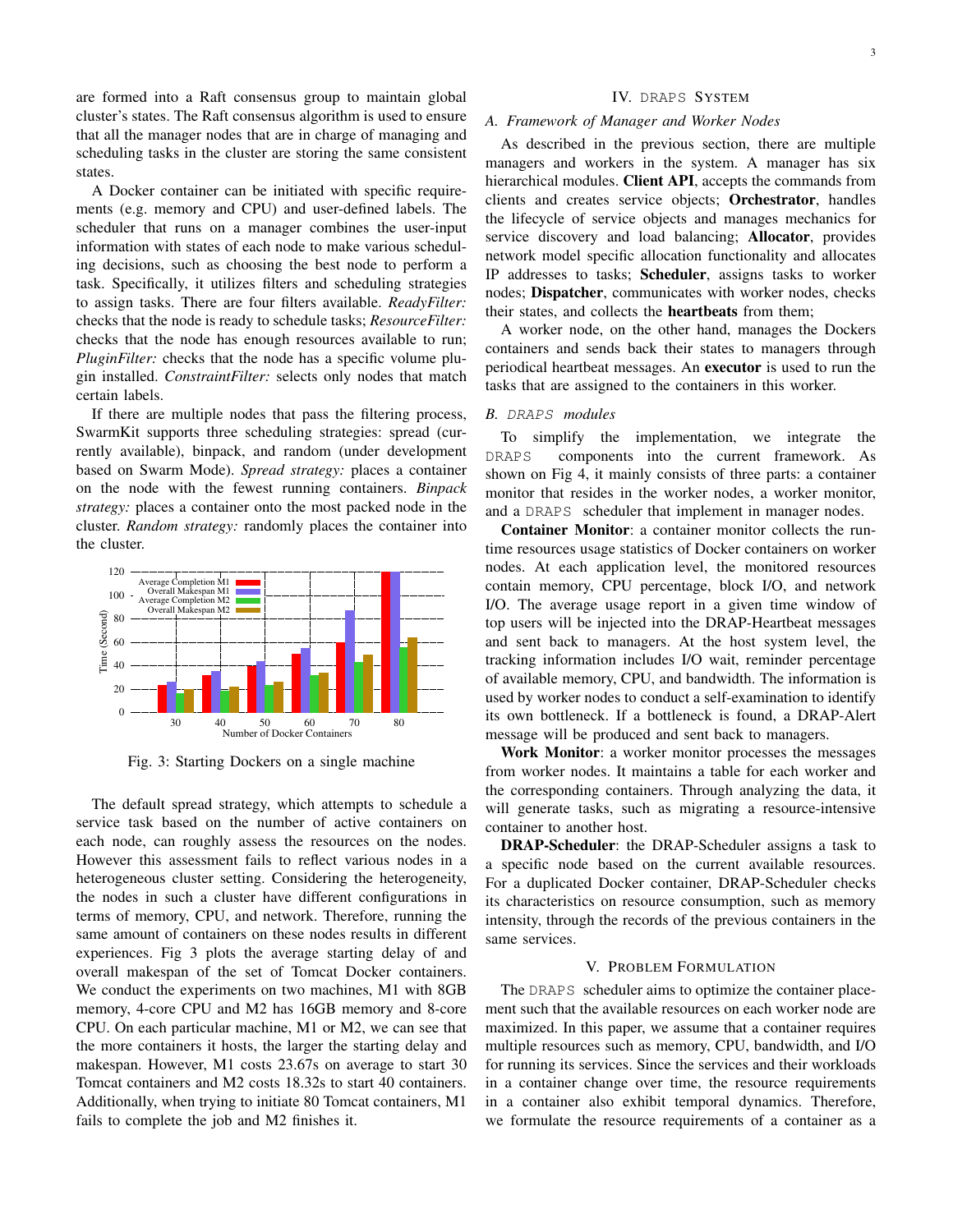

Fig. 4: Docker Framework with DRAPS Implemention

function of time. Denote  $r_i^k(t)$  as the kth resource requirement of the *i*th container at time t. Let  $x_{i,j} = \{0, 1\}$  be the container placement indicator. If  $x_{i,j} = 1$ , the *i*th container is placed in the *j*th work node. Denote  $W_j^k$  as the total amount of the *k*th resource in the *j*th work node. Let C, N, K be the set of containers, work nodes, and the resources, respectively. The utilization ratio of the  $k$  resource in the *j*th work node can be expressed as

$$
u_j^k(t) = \frac{\sum_{i \in \mathcal{C}} x_{i,j} r_i^k(t)}{W_j^k}
$$
 (1)

We assume that the utilization ratio of the *j*th work node is defined by its highest utilized resource. Then, the utilization ratio of the jth work node is  $\max_{k \in \mathcal{K}} u_j^k(t)$ . The highest resource utilization among all the work nodes can be identified as

$$
\nu = \max_{j \in \mathcal{N}} \max_{k \in \mathcal{K}} u_j^k(t). \tag{2}
$$

Since our objective when designing the DRAPS scheduler is to maximize the available resources in each worker node, the DRAPS scheduling problem can be formulated as

$$
\max_{x_{i,j}} \quad \nu \tag{3}
$$

$$
s.t. \quad \sum_{j} x_{i,j} = 1; \forall i \in \mathcal{C}; \tag{4}
$$

$$
u_j^k(t) \le 1, \forall k \in \mathcal{K}, \forall j \in \mathcal{N}.\tag{5}
$$

The constraint in E.q. (4) requires that each container should be placed in one worker node. The constrain in E.q. (5) enforces that the utilization ratio of any resource in a worker is less than one.

#### Lemma 1. *The* DRAPS *scheduling problem is an NP-hard problem.*

*Proof:* In proving the Lemma, we consider a simple case of the DRAPS scheduling problem in which the resource requirements of each container are constant over time. The simplified DRAPS scheduling problem equals to the multidimensional bin packing problem which is NP-hard [15]– [17]. Hence, the lemma can be proved by reducing any instance of the multidimensional bin packing to the simplified DRAPS scheduling problem. For the sake of simplicity, we omit the detail proof in the paper.

#### VI. DRAPS IN A HETEROGENEOUS CLUSTER

Previously, we discussed the different modules in DRAPS and their major responsibilities. We also formulated the DRAPS scheduling problem and proved that the problem is NP-hard. In this section, we present the detailed design of DRAPS with heuristic container placement and migration algorithms, in a heterogeneous cluster, which aims to increase resource availability on each worker node and boost the service performance by approximating the optimal solution of the DRAPS scheduling problem. To achieve the objectives, DRAPS system consists of three strategies: 1) Identify dominant resource demands of containers; 2) Initial container placement; 3) Migrate a container

#### *A. Identify Resource Demands of Containers*

Before improving the overall resource efficiency, the system needs to understand the dynamic resource demand of various containers. A container is, usually, focused on providing a specific service, such as web browsing, data sorting, and database querying. Different algorithms and operations will be applied to the services, which result in a diverse resource demand. As an intuitive example, we conduct the experiments on NSF Cloudlab [18] (M400 node hosted by University of Utah). The containers are initiated by using the following four images and the data is collected through "docker stats" command.

- 1) MySQL: the relational database management system. Tested workloads: scan, select, count, join.
- 2) Tomcat: provides HTTP web services with Java. Tested workloads: HTTP queries at 10/second and 20/second of a HelloWorld webpage.
- 3) YUM: a software package manager that installs, updates, and removes packages. Tested workload: download and install "vim" package.
- 4) PI: a service to calculate PI. Tested workload: top 3,000 digits with single thread, top 7,500 digits with two threads.

Figs. 5a to 5d plots the dynamic resource demands under different workloads on the above four Docker containers. The figures illustrate very diverse usage patterns on four types of resources: CPU, memory, network I/O, and block I/O. For example, without workload, container PI consumes very limited resources. However, when the jobs arrive at 10th and 38th second, the CPU usage jumps to 100% for a single thread job and 200% for a two-threads job. The usages of the other three types of resources still remain at very low levels. For MySQL service container, with tested operations, the CPU usage shows a burst when clients submit a request. At time 84, a "join" operation that involves 3 tables is submitted, and we can find CPU usage jumps, as well as memory usage. This is because the join operation needs a lot of computation and copies of tables in memory. Different usage trends are found on YUM and Tomcat services, where YUM uses less CPU and memory, but more network I/O and block I/O to download and install packages. On the other hand, Tomcat consumes a very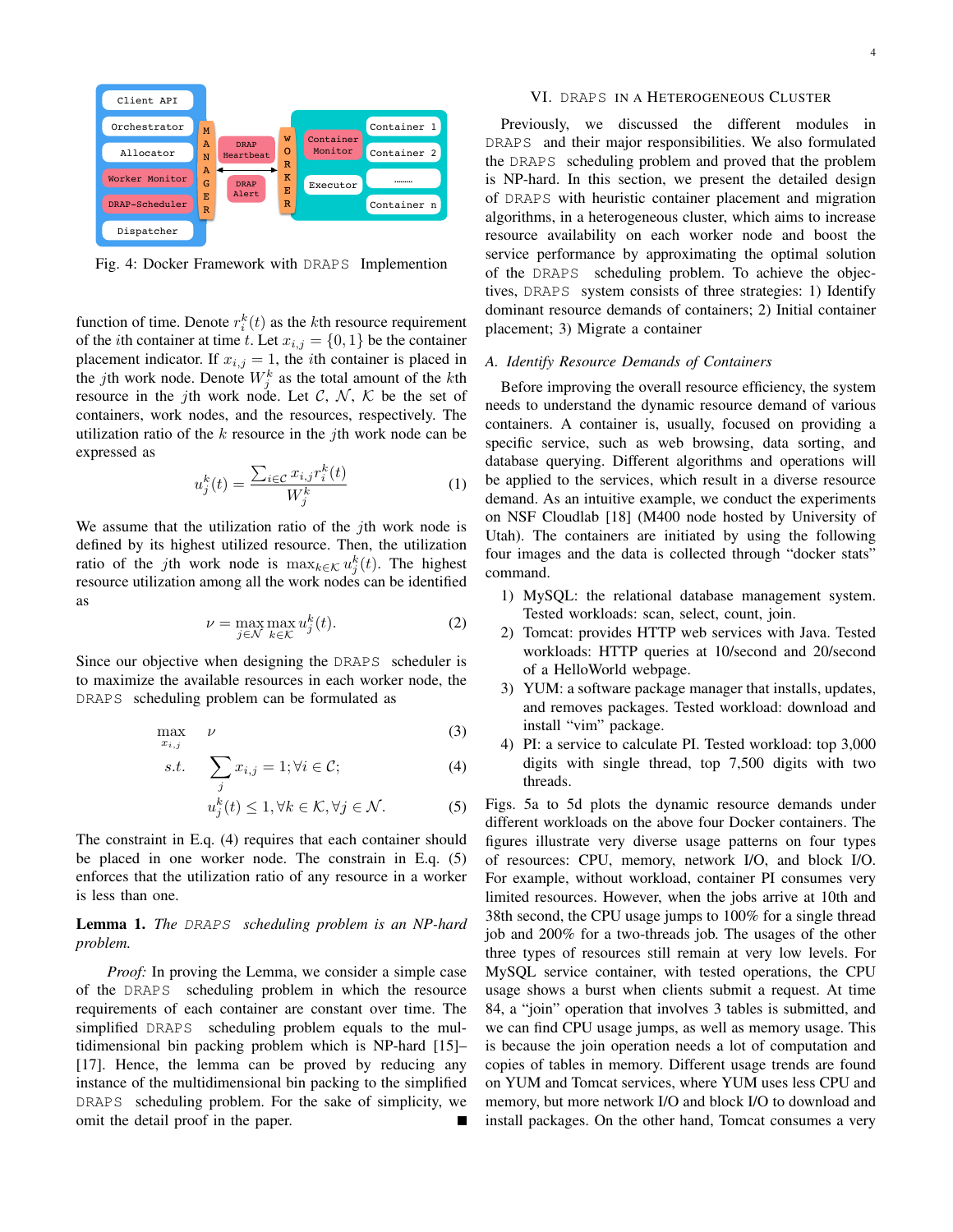5



Fig. 5: Resource demonds under different workloads on four services, MySQL, Tomcat, YUM, PI.

small amount of network I/O and block I/O due to the size of a tested HelloWorld page, but more than 200MB memory is used to maintain the service. To balance the resource usage, it's crucial to place the containers with complementary demands on the same worker. As shown on the graphs, despite multiple types of resources, there is a dominant resource demand of a service in a given period.

In DRAPS , we need to identify the dominant resource demand for each service. A manager, in the system, can monitor all of the containers' resource usage and group them by their associated service ID. Suppose the service  $s_i \in S$ contains m running containers that store in a set,  $RC_{s_i}$ . The resources consumed by  $c_i \in RC_{s_i}$  is denoted by a vector,  $R_{c_i}$ , where each attribute,  $r_i$ , in the vector represents a type of resources, such as memory and CPU. If there are  $q$  types of resources in the system, the average resource cost of  $s_i$  is a vector,  $R_{s_i}$ ,

$$
R_{s_i} = \sum_{c_i \in RC_{s_i}} R_{c_i}
$$
  
= $\sum_{c_i \in RC_{s_i}} r_1/m$ ,  $\sum_{c_i \in RC_{s_i}} r_2/m$ , ...,  $\sum_{c_i \in RC_{s_i}} r_q/m >$ 

On the worker nodes, there is a limited amount of resources in each type. The resource limit is a vector that contains q attributes,  $\langle l_1, l_2, ..., l_q \rangle$ . The limit of a system,  $\langle L_1, L_2, ..., L_q \rangle$ , is obtained by sum up the the vectors from workers. Therefore,  $R_{s_i}$  can be represented by a percent of total resources in the system, for the  $i<sup>th</sup>$  type, the container cost for  $s_i$  in average is  $\sum_{c_i \in RC_{s_i}} r_i/m \div L_i$ . With the analysis, we define the dominant function,

$$
DOM(s_i) = max\{\sum_{c_i \in RC_{s_i}} r_i/m \div L_i\}
$$

Function  $DOM(s_i)$  returns the type of a dominant resource demand of service  $s_i$  within a given time period. Depending on the running containers for  $s_i$  and the current cost of them, the value of  $DOM(s_i)$  changes along with system goes.

#### *B. Initial Container Placement*

To use a SwarmKit cluster, clients need to execute a "docker run" command to start a new container. Therefore, the first task for the cluster is to choose a worker node to host the container. As discussed in section III, the default container placement strategy fails to take dynamic resource contention into consideration. This is because the managers in SwarmKit do not have a mechanism to monitor the current available resource. DRAPS , on the other hand, addresses the problem by introducing DRAPS -Heartbeat. DRAPS -Heartbeat is an enhanced heartbeat message that not only the states of worker node, but also the containers' resource usage over a given time window, the usage includes memory, CPU, bandwidth, and block I/O. On the manager side, the data will be organized into a table that keep tracking the current available resource on each worker and its corresponding containers' resource usages.

Running on managers, Algorithm 1 assigns a container initialization task to a specific worker. Firstly, each manager maintains a known service set that records dockers' characteristics, such as the usage of memory, CPU, bandwidth, and block i/o (line 1). The initial candidate worker are all running workers (line 2). When a starting new container task arrives, the algorithm applies all filters that user specified to shrink the candidate work set,  $W_{cand}$  (line 3-6). Then, it checks whether the container belongs to a known service (line 7). If it is, the  $S_{dom}$  parameter will be used to store the container's dominant resource attribute (line 8). In DRAPS, we consider four types, memory, CPU, bandwidth, and block i/o. The  $W_{cand}$  set will be sorted according to the dominant resource attribute and return the  $W_{id}$  with highest available resource in  $S_{dom}$  type (line 9-10). If the service cannot be found in  $\{KS\}$ ,  $W_{id}$  with the highest available resource in average will be chosen (line 11-13).

- 1: Maintains a known characteristics service set  $\{KS\}$
- 2:  $\{W_{cand}\}$  = All running  $W_{id}$ ;
- 3: Function ContainerPlacement( $S_{ID}$ )
- 4: for  $w_{id} \in \{W_{cand}\}\)$  do
- 5: if  $! Filters(w_{id})$  then
- 6: Remove  $w_{id}$  from  $\{W_{cand}\}$
- 7: if  $S_{ID} \in \{KS\}$  then
- 8:  $S_{DOM} = DOM(S_{ID})$
- 9: Sort  $W_{cand}$  according to  $r_{S_{DOM}}$
- 10: Return  $w_{id}$  with highest  $r_{S_{DOM}}$
- 11: else

12: Sort  $\sum_{i=0}^{i=q} r_i/m$  for  $w_{id} \in W_{cand}$ 

13: Return  $w_{id}$  with highest average available resource

#### *C. Migrating a Container*

In a Swarmkit cluster, resource contention happens on every worker. The Container Monitor, a module of DRAPS , that runs on each worker node records resource usages of all hosting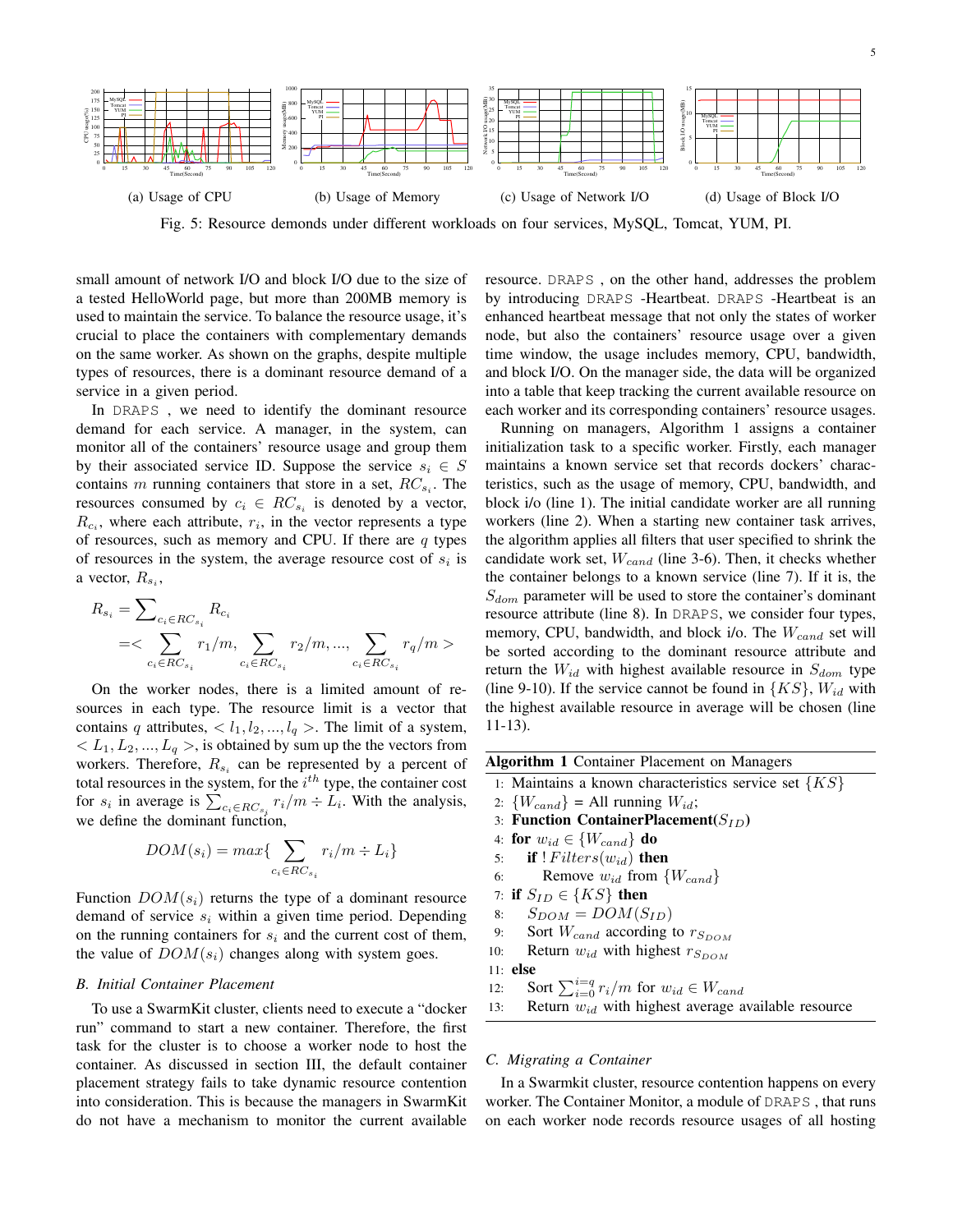containers. In addition, the worker keeps tracking available resources on itself. Whenever it finds one type of resources is draining and becomes a bottleneck, it sends to managers a DRAPS Alert message that contains the bottleneck type and the most costly container of this type. Upon receiving the DRAPS Alert message, the manager needs to migrate this container to an appropriate worker and kill it on the worker to release the resources.

Algorithm 2 presents the procedure to process an alert message from  $w_i$ . It first builds a candidate set  $W_{cand}$ , which includes all running workers expect  $w_i$  that sends the alert (line 1). Then, the manager extracts the resource type,  $r_i$  that causes the bottleneck and finds the corresponding  $S_{id}$  for the  $C_{id}$  (lines 2-4). With  $W_{cand}$  and  $S_{id}$ , the algorithm can decide whether this  $S_{id}$  is a global service (line 5). If  $S_{id}$  is a global service and it is in the known service set,  $\{KS\}$ , the algorithm returns  $w_{id}$  that is included the  $W_{cand}$ , with highest available  $r_{S_{DOM}}$ . On the other hand, it returns  $w_{id}$  with highest available  $r_i$  if  $S_{id}$  is not in  $\{KS\}$  and  $S_{DOM}$  is unknown (lines 6-12). When  $S_{id}$  is not a global service, we want to increase the reliability of  $S_{id}$  by placing its containers to different workers as much as possible. In this situation, we have a similar process expect a different  $W_{cand}$ , where  $W_{cand}$  is all running workers that do not hosting any containers for  $S_{id}$  (lines 13 - 23).

**Algorithm 2** Process DRAPS Alert Message from  $w_i$ 1:  $\{W_{cand}\}$  = All running workers expect  $w_i$ ; 2: Function ReceiveAlert $Msg(C_{id})$ 3: Extract the bottleneck type  $r_i$ 4: Find corresponding  $S_{id}$  for  $C_{id}$ 5: if  $\forall w_{id} \in W_{cand} \rightarrow S_{id} \in w_{id}$  then 6: if  $S_{id} \in \{KS\}$  then 7:  $S_{DOM} = DOM(S_{id})$ 8: Sort  $W_{cand}$  according to  $r_{SDOM}$ 9: Return  $w_{id}$  with highest  $r_{SDOM}$ 10: else 11: Sort  $W_{cand}$  according to  $r_i$ 12: Return  $w_{id}$  with highest  $r_i$ 13: else 14: **for**  $w_{id} \in W_{cand}$  do 15: **if**  $S_{id} \in w_{id}$  then 16: Remove  $w_{id}$  from  $W_{cand}$ 17: if  $S_{id} \in \{KS\}$  then 18:  $S_{DOM} = DOM(S_{id})$ 19: Sort  $W_{cand}$  according to  $r_{S_{DOM}}$ 20: Return  $w_{id}$  with highest  $r_{S_{DOM}}$ 21: else 22: Sort  $W_{cand}$  according to  $r_i$ 23: Return  $w_{id}$  with highest  $r_i$ 

#### VII. PERFORMANCE EVALUATION

In this section, we evaluate the performance of DRAPS and compare it with Swarmkit management tool from Docker.

#### *A. System Implementation and Testbed Setup*

We implement our new container placement scheme, DRAPS, on Docker Community Editions (CE) v17. As described in section IV, the major modules in DRAPS are integrated into the existing Docker Swarmkit framework.

To evaluate DRAPS, we build a heterogeneous cluster on Alibaba Cloud [19], which supports multiple types of computing nodes. Specifically, we use three different types of instances, small (1 CPU core and 4G memory), medium (4 CPU cores and 8G memory) and large (8 CPU cores and 16G memory). In the small-scale testing, we setup a cluster with 3 nodes, one of each type, and configure it with 1 manager and 3 worker (one of the three physical node hosts both manager and worker). In experiments of scalability testing, we configure the cluster with 1 manger and 9 workers, 3 instances of every type.

#### *B. Workloads*

The main objective of DRAPS is to understand the resource demands of services and place them on the appropriate worker nodes. As we discussed in section VI-A, the characteristics of services are varied. Therefore, workloads for the cluster is images that target on various services. In the evaluation, we select 18 different images in 4 types from Docker Hub [20] to build our image pool. Database Services: MongoDB, MySQL, Postgres, Cassandra, RethinkDB; Storage/Caching Services: Registry, Memcached; Web Services: Tomcat, Httpd, Redis, HAProxy, Jetty, Nginx, GlassFish; Message Services: RabbitMQ, Apache ZooKeeper, ActiveMQ, Ghost;

#### *C. Evaluation*

*1) Idle containers:* In this subsection, we present the result of a cluster with idle containers. If a container is in a running state but does not serving any clients, we call it a idle container. Idle container is an important concept since every node, right after initialization will act as an idle container. Understanding the resource demands of an idle container will help us select In these experiments, we first randomly choose 14 images form the pool, and each image will be used to initiate 10 containers. Therefore, there are 140 containers in the cluster. Those containers are started one by one with 5 seconds interval. This is because previous containers will result in different available resources on worker nodes, which we can utilize to test DRAPS.

Fig 6 illustrates a comparison of memory and CPU usages between Spread, a Swarmkit default placement scheme, with DRAPS. As we can see from the subfigures, most of the CPU usage happens during 0 to 500s. This is caused by submission pattern that used to initiate containers. The percentage grows continuously from 0 to 500 since we have 100 containers and the submission interval is 5 seconds. While in both systems, the usage of CPU stays in a low level in average. However, the memory usage keeps increasing along with the number of containers on each worker. Due to the idle container setting, the utilization of memory is stable after 500s (all the containers have successfully initiated). There are some jitters on the curve of CPU, which is because that some supporting programs, such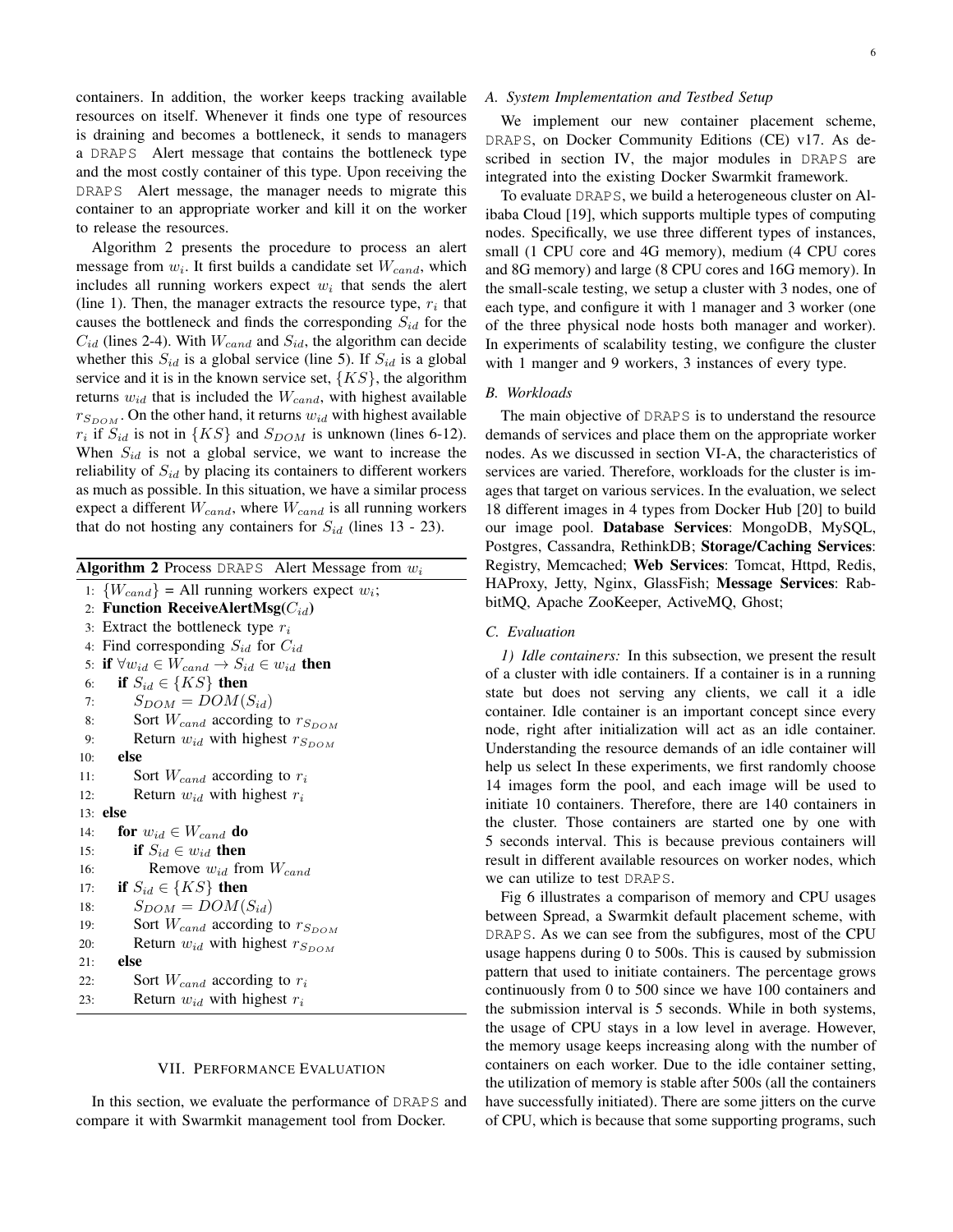

Fig. 6: Memory and CPU resources usage comparison between Spread and DRAPS placement scheme (100 containers)

as Docker engine and service daemon, are running on the same worker and, of course, they are consuming resources. Comparing the memory usage rates after 500s, DRAPS significantly reduces rate on worker 1, from 80.5% to 46.7%. On worker 2, Spread and DRAPS achieve similar performance on memory, 39.1% verse 40.6%. On worker 3, Spread results in 23.6% and DRAPS consumes 33.3%. The DRAPS outperforms Spread by considering the heterogeneity in the cluster and various resource demands of services. When a task arrives at the system, it selects a worker based on the service demands and current available resources. Fig 7 shows the number of containers on workers. For Swarmkit with Spread, it uses a bin-pack strategy and tries to equally distribute the containers to every worker, which results in 34, 33, 33 containers for worker 1, 2, 3. While in DRAPS, worker 3 has more powerful than others and hosts more containers than worker 1, which has limited resource.



Fig. 7: Number of containers Fig. 8: Network consumption on each worker comparison on worker 3

While DRAPS achieves better performance, it introduces more data transfers between managers and workers through heartbeat messages. Fig 8 plots the network consumption of Swarmkit and DRAPS on worker 3, which hosts both a manager and a worker. As expected, DRAPS consumes more bandwidth than Swarmkit due to the enhanced heartbeat messages includes more statistical information resource usages of containers. Considering the distributed architecture, the system can have multiple managers and each of them in charge of controllable number of workers, the increase of bandwidth consumption that brought by DRAPS is reasonable.

Next, we conduct the same experiments with 40% more containers to test the scalability of DRAPS. Fig 9 plots the system performance with 140 Docker containers. Comparing the figures, the first impression is that on Fig 9a, the usages suddenly drop from 95.2% to 11.1% for memory and 100% to 0 for CPU. The reason lies in the fact that, at time 726, the memory becomes the bottleneck on work 1 with Spread scheme. However, the manager does not award this situation on worker 1, and assign a new container to it. Worker 1 fails to start the new container, and drains the memory, which results in the death of all containers on it. The the Docker engine decides to kill them all when it can not communicate with them. On the other hand, DRAPS considers dynamic resources usages on workers, and it stops assigning task to a worker if it has already overwhelming. It is shown on Fig 9d that the usages of memory and CPU remains at 46.3% and 18.8% for worker 1 with DRAPS. While worker 2 with Spread still runs smoothly at the end of the testing, its memory usage is at a high level, 76.6%, comparing to work 2 with DRAPS the same value is 54.1%.

*2) Loaded containers:* Besides idle containers, we set up a mix environment that includes both idle and loaded containers. If clients are generating workloads to the services on the running containers, we call it loaded containers. Evidenced by Fig. 5, we know that loaded containers consume more resources than idle ones. In addition, the usage pattern of a loaded container changes along with the workload. Fig 10 plots the memory usage and number of containers on worker-1. For the experiments running with Spread, it drains the memory at time 825s that the memory usage drops from 98.5% to 11.9%. Simultaneously, the number of running containers on worker-1 drops from 44 to 9 and then, to 0 at time 825s and 837s. This is because the docker engine kills all containers when the